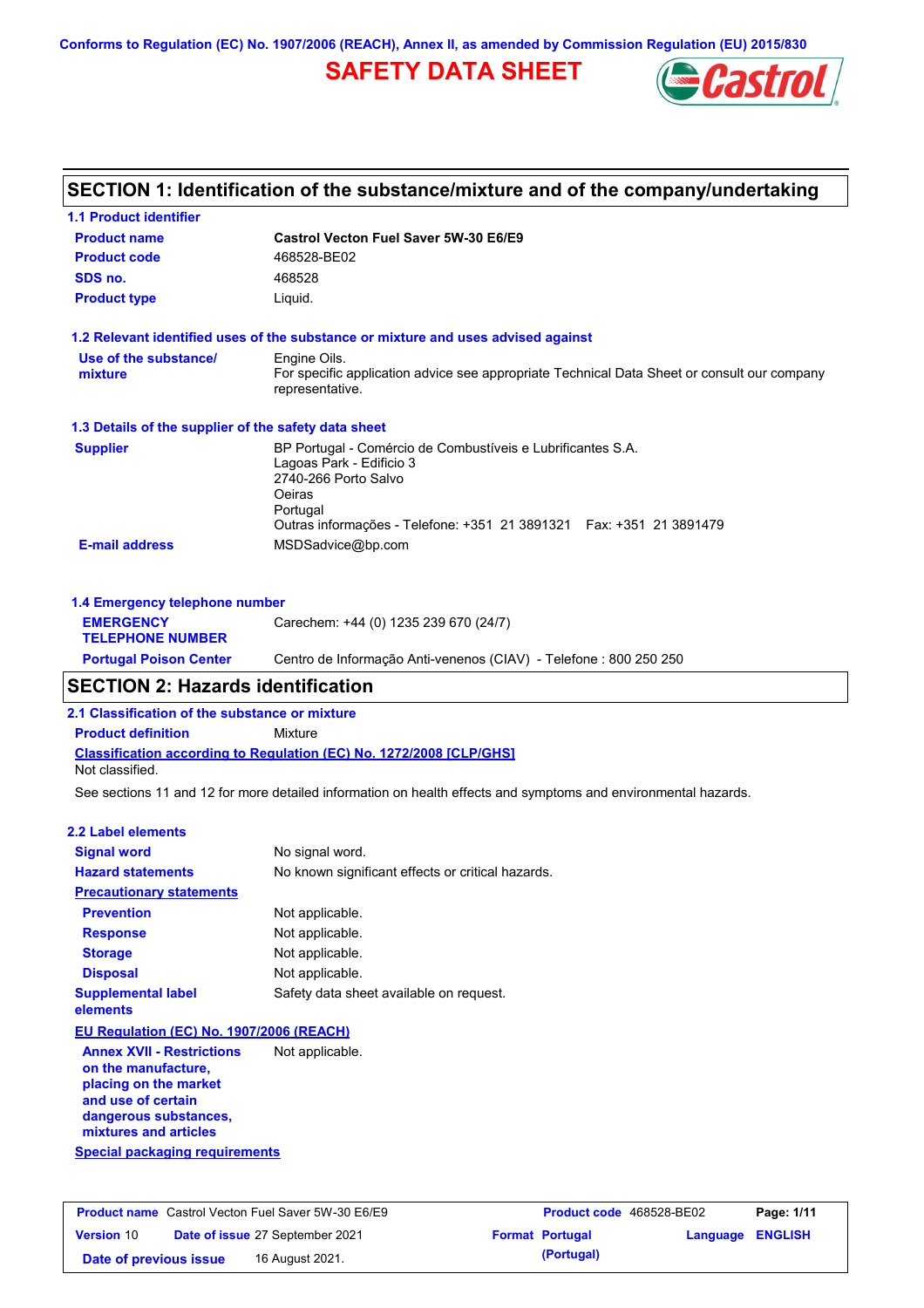# **SECTION 2: Hazards identification**

| Not applicable.                                                                                                                                  |
|--------------------------------------------------------------------------------------------------------------------------------------------------|
| Not applicable.                                                                                                                                  |
|                                                                                                                                                  |
| Product does not meet the criteria for PBT or vPvB according to Regulation (EC) No. 1907/2006.<br>Annex XIII.                                    |
| This mixture does not contain any substances that are assessed to be a PBT or a vPvB.                                                            |
| Defatting to the skin.<br>USED ENGINE OILS<br>Used engine oil may contain hazardous components which have the potential to cause skin<br>cancer. |
|                                                                                                                                                  |

See Toxicological Information, section 11 of this Safety Data Sheet.

# **SECTION 3: Composition/information on ingredients**

| <b>3.2 Mixtures</b>                                                                                          |                                                                                                |     |                                               |             |
|--------------------------------------------------------------------------------------------------------------|------------------------------------------------------------------------------------------------|-----|-----------------------------------------------|-------------|
| <b>Product definition</b>                                                                                    | Mixture                                                                                        |     |                                               |             |
| Mighly refined base oil (IP 346 DMSO extract < 3%). Synthetic base stock. Proprietary performance additives. |                                                                                                |     |                                               |             |
| <b>Product/ingredient</b><br>name                                                                            | <b>Identifiers</b>                                                                             | %   | <b>Regulation (EC) No.</b><br>1272/2008 [CLP] | <b>Type</b> |
| Distillates (petroleum), hydrotreated<br>heavy paraffinic                                                    | REACH #: 01-2119484627-25 ≥25 - ≤50<br>EC: 265-157-1<br>CAS: 64742-54-7<br>Index: 649-467-00-8 |     | Asp. Tox. 1, H304                             | [1] [2]     |
| Distillates (petroleum), hydrotreated<br>heavy paraffinic                                                    | REACH #: 01-2119484627-25<br>EC: 265-157-1<br>CAS: 64742-54-7<br>Index: 649-467-00-8           | ≤10 | Not classified.                               | $[2]$       |
| Distillates (petroleum), solvent-<br>dewaxed heavy paraffinic                                                | REACH #: 01-2119471299-27<br>EC: 265-169-7<br>CAS: 64742-65-0<br>Index: 649-474-00-6           | -≤3 | Asp. Tox. 1, H304                             | [1] [2]     |
| Distillates (petroleum), hydrotreated<br>light paraffinic                                                    | REACH #: 01-2119487077-29<br>EC: 265-158-7<br>CAS: 64742-55-8<br>Index: 649-468-00-3           | -≤3 | Asp. Tox. 1, H304                             | [1] [2]     |
| Distillates (petroleum), solvent-<br>dewaxed light paraffinic                                                | REACH #: 01-2119480132-48 ≤3<br>EC: 265-159-2<br>CAS: 64742-56-9<br>Index: 649-469-00-9        |     | Asp. Tox. 1, H304                             | [1] [2]     |

**See Section 16 for the full text of the H statements declared above.**

Type

[1] Substance classified with a health or environmental hazard

[2] Substance with a workplace exposure limit

[3] Substance meets the criteria for PBT according to Regulation (EC) No. 1907/2006, Annex XIII

[4] Substance meets the criteria for vPvB according to Regulation (EC) No. 1907/2006, Annex XIII

[5] Substance of equivalent concern

[6] Additional disclosure due to company policy

Occupational exposure limits, if available, are listed in Section 8.

|                        | <b>Product name</b> Castrol Vecton Fuel Saver 5W-30 E6/E9 | <b>Product code</b> 468528-BE02 |                         | Page: 2/11 |
|------------------------|-----------------------------------------------------------|---------------------------------|-------------------------|------------|
| <b>Version 10</b>      | Date of issue 27 September 2021                           | <b>Format Portugal</b>          | <b>Language ENGLISH</b> |            |
| Date of previous issue | 16 August 2021.                                           | (Portugal)                      |                         |            |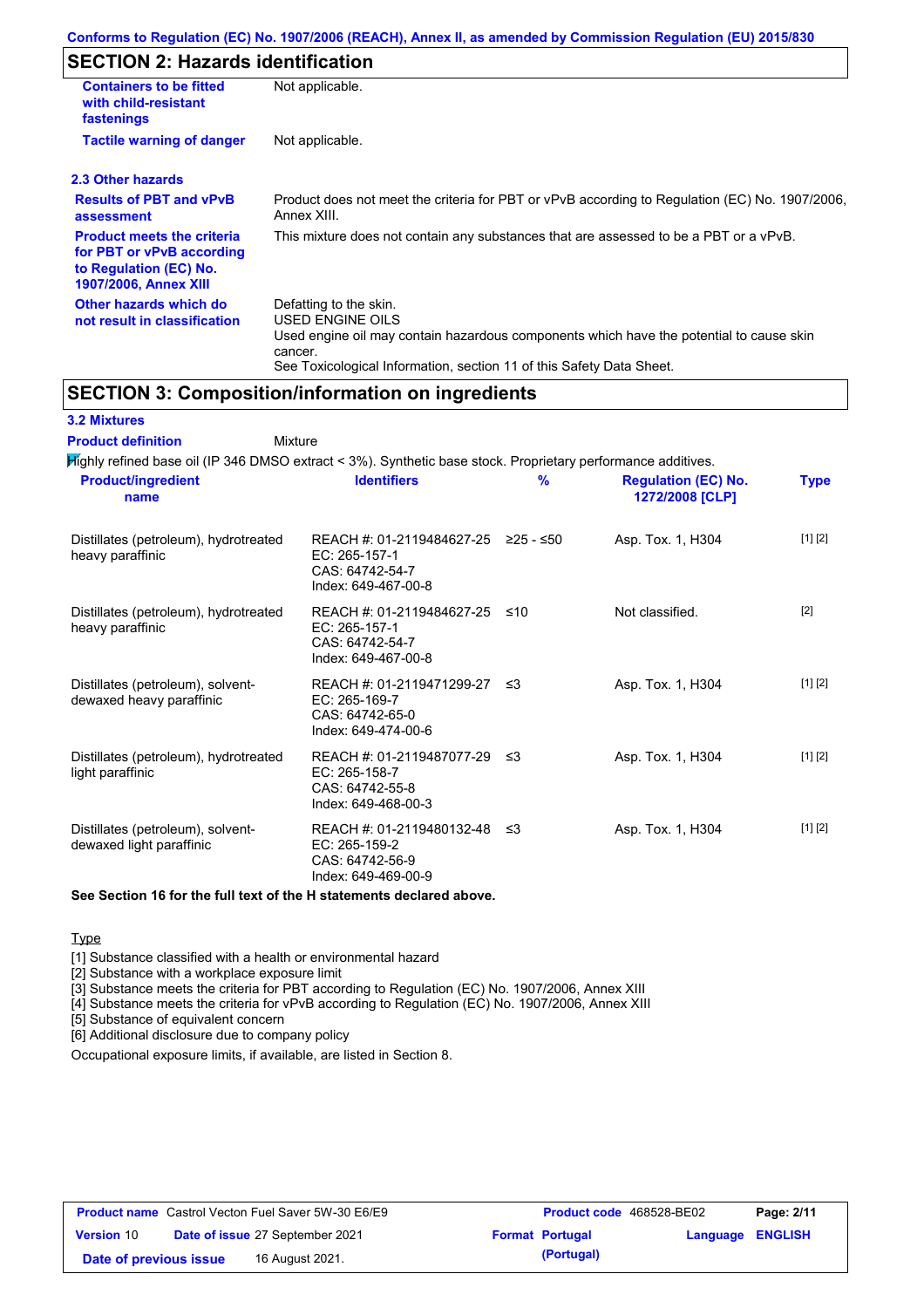## **SECTION 4: First aid measures**

#### Do not induce vomiting unless directed to do so by medical personnel. Get medical attention if symptoms occur. In case of contact, immediately flush eyes with plenty of water for at least 15 minutes. Eyelids should be held away from the eyeball to ensure thorough rinsing. Check for and remove any contact lenses. Get medical attention. **4.1 Description of first aid measures** If inhaled, remove to fresh air. Get medical attention if symptoms occur. **Ingestion Inhalation Eye contact Protection of first-aiders** No action shall be taken involving any personal risk or without suitable training. **Skin contact** Wash skin thoroughly with soap and water or use recognised skin cleanser. Remove contaminated clothing and shoes. Wash clothing before reuse. Clean shoes thoroughly before reuse. Get medical attention if irritation develops.

#### **4.2 Most important symptoms and effects, both acute and delayed**

See Section 11 for more detailed information on health effects and symptoms.

#### **Potential acute health effects**

| <b>Inhalation</b>   | Vapour inhalation under ambient conditions is not normally a problem due to low vapour                            |
|---------------------|-------------------------------------------------------------------------------------------------------------------|
|                     | pressure.                                                                                                         |
| <b>Ingestion</b>    | No known significant effects or critical hazards.                                                                 |
| <b>Skin contact</b> | Defatting to the skin. May cause skin dryness and irritation.                                                     |
| Eye contact         | No known significant effects or critical hazards.                                                                 |
|                     | Delayed and immediate effects as well as chronic effects from short and long-term exposure                        |
| <b>Inhalation</b>   | Overexposure to the inhalation of airborne droplets or aerosols may cause irritation of the<br>respiratory tract. |
| <b>Ingestion</b>    | Ingestion of large quantities may cause nausea and diarrhoea.                                                     |
| <b>Skin contact</b> | Prolonged or repeated contact can defat the skin and lead to irritation and/or dermatitis.                        |
| Eye contact         | Potential risk of transient stinging or redness if accidental eye contact occurs.                                 |

#### **4.3 Indication of any immediate medical attention and special treatment needed**

**Notes to physician** Treatment should in general be symptomatic and directed to relieving any effects.

## **SECTION 5: Firefighting measures**

| 5.1 Extinguishing media                                   |                                                                                                                                                                                                                                                                                                                                                                   |
|-----------------------------------------------------------|-------------------------------------------------------------------------------------------------------------------------------------------------------------------------------------------------------------------------------------------------------------------------------------------------------------------------------------------------------------------|
| <b>Suitable extinguishing</b><br>media                    | In case of fire, use foam, dry chemical or carbon dioxide extinguisher or spray.                                                                                                                                                                                                                                                                                  |
| <b>Unsuitable extinguishing</b><br>media                  | Do not use water jet. The use of a water jet may cause the fire to spread by splashing the<br>burning product.                                                                                                                                                                                                                                                    |
| 5.2 Special hazards arising from the substance or mixture |                                                                                                                                                                                                                                                                                                                                                                   |
| <b>Hazards from the</b><br>substance or mixture           | In a fire or if heated, a pressure increase will occur and the container may burst.                                                                                                                                                                                                                                                                               |
| <b>Hazardous combustion</b><br>products                   | Combustion products may include the following:<br>carbon oxides $(CO, CO2)$ (carbon monoxide, carbon dioxide)                                                                                                                                                                                                                                                     |
| 5.3 Advice for firefighters                               |                                                                                                                                                                                                                                                                                                                                                                   |
| <b>Special precautions for</b><br>fire-fighters           | No action shall be taken involving any personal risk or without suitable training. Promptly<br>isolate the scene by removing all persons from the vicinity of the incident if there is a fire.                                                                                                                                                                    |
| <b>Special protective</b><br>equipment for fire-fighters  | Fire-fighters should wear appropriate protective equipment and self-contained breathing<br>apparatus (SCBA) with a full face-piece operated in positive pressure mode. Clothing for fire-<br>fighters (including helmets, protective boots and gloves) conforming to European standard EN<br>469 will provide a basic level of protection for chemical incidents. |

## **SECTION 6: Accidental release measures**

#### **6.1 Personal precautions, protective equipment and emergency procedures**

| For non-emergency<br>personnel                            | No action shall be taken involving any personal risk or without suitable training. Evacuate<br>surrounding areas. Keep unnecessary and unprotected personnel from entering. Do not touch<br>or walk through spilt material. Floors may be slippery; use care to avoid falling. Put on<br>appropriate personal protective equipment. |                        |                          |                |
|-----------------------------------------------------------|-------------------------------------------------------------------------------------------------------------------------------------------------------------------------------------------------------------------------------------------------------------------------------------------------------------------------------------|------------------------|--------------------------|----------------|
| For emergency responders                                  | If specialised clothing is required to deal with the spillage, take note of any information in<br>Section 8 on suitable and unsuitable materials. See also the information in "For non-<br>emergency personnel".                                                                                                                    |                        |                          |                |
| <b>Product name</b> Castrol Vecton Fuel Saver 5W-30 E6/E9 |                                                                                                                                                                                                                                                                                                                                     |                        | Product code 468528-BE02 | Page: 3/11     |
| <b>Version 10</b>                                         | Date of issue 27 September 2021                                                                                                                                                                                                                                                                                                     | <b>Format Portugal</b> | Language                 | <b>ENGLISH</b> |
| Date of previous issue                                    | 16 August 2021.                                                                                                                                                                                                                                                                                                                     | (Portugal)             |                          |                |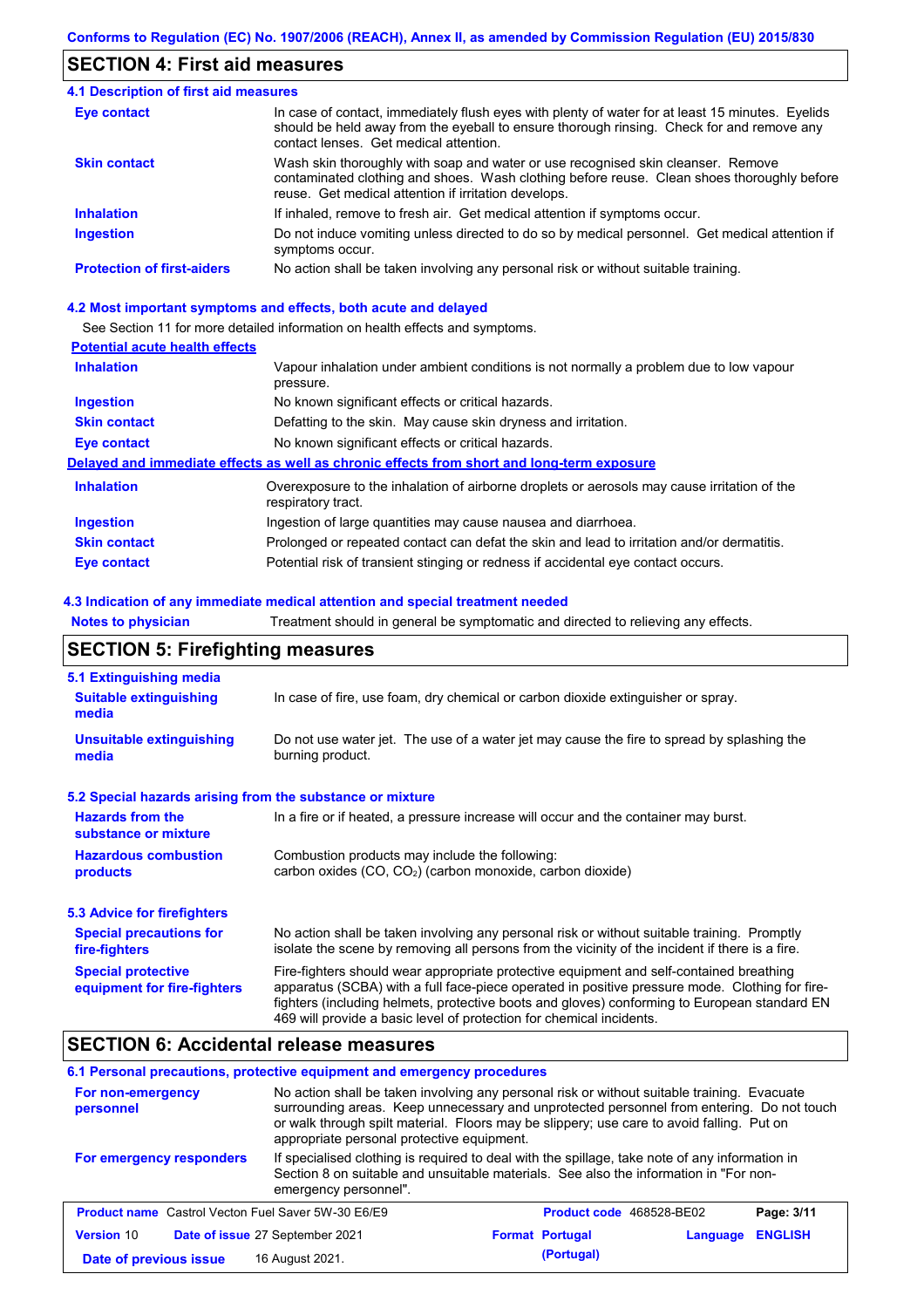# **SECTION 6: Accidental release measures**

| <b>6.2 Environmental</b><br>precautions                  | Avoid dispersal of spilt material and runoff and contact with soil, waterways, drains and sewers.<br>Inform the relevant authorities if the product has caused environmental pollution (sewers,<br>waterways, soil or air).                                                                                                                                                                    |
|----------------------------------------------------------|------------------------------------------------------------------------------------------------------------------------------------------------------------------------------------------------------------------------------------------------------------------------------------------------------------------------------------------------------------------------------------------------|
| 6.3 Methods and material for containment and cleaning up |                                                                                                                                                                                                                                                                                                                                                                                                |
| <b>Small spill</b>                                       | Stop leak if without risk. Move containers from spill area. Absorb with an inert material and<br>place in an appropriate waste disposal container. Dispose of via a licensed waste disposal<br>contractor.                                                                                                                                                                                     |
| Large spill                                              | Stop leak if without risk. Move containers from spill area. Prevent entry into sewers, water<br>courses, basements or confined areas. Contain and collect spillage with non-combustible,<br>absorbent material e.g. sand, earth, vermiculite or diatomaceous earth and place in container<br>for disposal according to local regulations. Dispose of via a licensed waste disposal contractor. |
| 6.4 Reference to other<br><b>sections</b>                | See Section 1 for emergency contact information.<br>See Section 5 for firefighting measures.<br>See Section 8 for information on appropriate personal protective equipment.<br>See Section 12 for environmental precautions.<br>See Section 13 for additional waste treatment information.                                                                                                     |

# **SECTION 7: Handling and storage**

#### **7.1 Precautions for safe handling**

| <b>Protective measures</b>                                                           | Put on appropriate personal protective equipment.                                                                                                                                                                                                                                                                                                                                                                                                                                        |
|--------------------------------------------------------------------------------------|------------------------------------------------------------------------------------------------------------------------------------------------------------------------------------------------------------------------------------------------------------------------------------------------------------------------------------------------------------------------------------------------------------------------------------------------------------------------------------------|
| <b>Advice on general</b><br>occupational hygiene                                     | Eating, drinking and smoking should be prohibited in areas where this material is handled,<br>stored and processed. Wash thoroughly after handling. Remove contaminated clothing and<br>protective equipment before entering eating areas. See also Section 8 for additional<br>information on hygiene measures.                                                                                                                                                                         |
| <b>7.2 Conditions for safe</b><br>storage, including any<br><b>incompatibilities</b> | Store in accordance with local regulations. Store in a dry, cool and well-ventilated area, away<br>from incompatible materials (see Section 10). Keep away from heat and direct sunlight. Keep<br>container tightly closed and sealed until ready for use. Containers that have been opened must<br>be carefully resealed and kept upright to prevent leakage. Store and use only in equipment/<br>containers designed for use with this product. Do not store in unlabelled containers. |
| <b>Not suitable</b>                                                                  | Prolonged exposure to elevated temperature                                                                                                                                                                                                                                                                                                                                                                                                                                               |
|                                                                                      |                                                                                                                                                                                                                                                                                                                                                                                                                                                                                          |

#### **7.3 Specific end use(s)**

**Recommendations**

See section 1.2 and Exposure scenarios in annex, if applicable.

# **SECTION 8: Exposure controls/personal protection**

| <b>Occupational exposure limits</b>                          | No exposure limit value known.                                                                                                    |
|--------------------------------------------------------------|-----------------------------------------------------------------------------------------------------------------------------------|
| <b>Product/ingredient name</b>                               | <b>Exposure limit values</b>                                                                                                      |
| Distillates (petroleum), hydrotreated heavy paraffinic       | Portuguese Institute of Quality (Portugal).<br>TWA: 5 mg/m <sup>3</sup> 8 hours. Issued/Revised: 10/2003 Form: Inhalable fraction |
| Distillates (petroleum), hydrotreated heavy paraffinic       | Portuguese Institute of Quality (Portugal).<br>TWA: 5 mg/m <sup>3</sup> 8 hours. Issued/Revised: 10/2003 Form: Inhalable fraction |
| Distillates (petroleum), solvent-dewaxed heavy               | Portuguese Institute of Quality (Portugal).                                                                                       |
| paraffinic                                                   | TWA: 5 mg/m <sup>3</sup> 8 hours. Issued/Revised: 10/2003 Form: Inhalable fraction                                                |
| Distillates (petroleum), hydrotreated light paraffinic       | Portuguese Institute of Quality (Portugal).<br>TWA: 5 mg/m <sup>3</sup> 8 hours. Issued/Revised: 10/2003 Form: Inhalable fraction |
| Distillates (petroleum), solvent-dewaxed light<br>paraffinic | Portuguese Institute of Quality (Portugal).                                                                                       |
|                                                              | TWA: 5 mg/m <sup>3</sup> 8 hours. Issued/Revised: 10/2003 Form: Inhalable fraction                                                |

Whilst specific OELs for certain components may be shown in this section, other components may be present in any mist, vapour or dust produced. Therefore, the specific OELs may not be applicable to the product as a whole and are provided for guidance only.

|                        | <b>Product name</b> Castrol Vecton Fuel Saver 5W-30 E6/E9 | Product code 468528-BE02 |                  | Page: 4/11 |
|------------------------|-----------------------------------------------------------|--------------------------|------------------|------------|
| <b>Version 10</b>      | <b>Date of issue 27 September 2021</b>                    | <b>Format Portugal</b>   | Language ENGLISH |            |
| Date of previous issue | 16 August 2021.                                           | (Portugal)               |                  |            |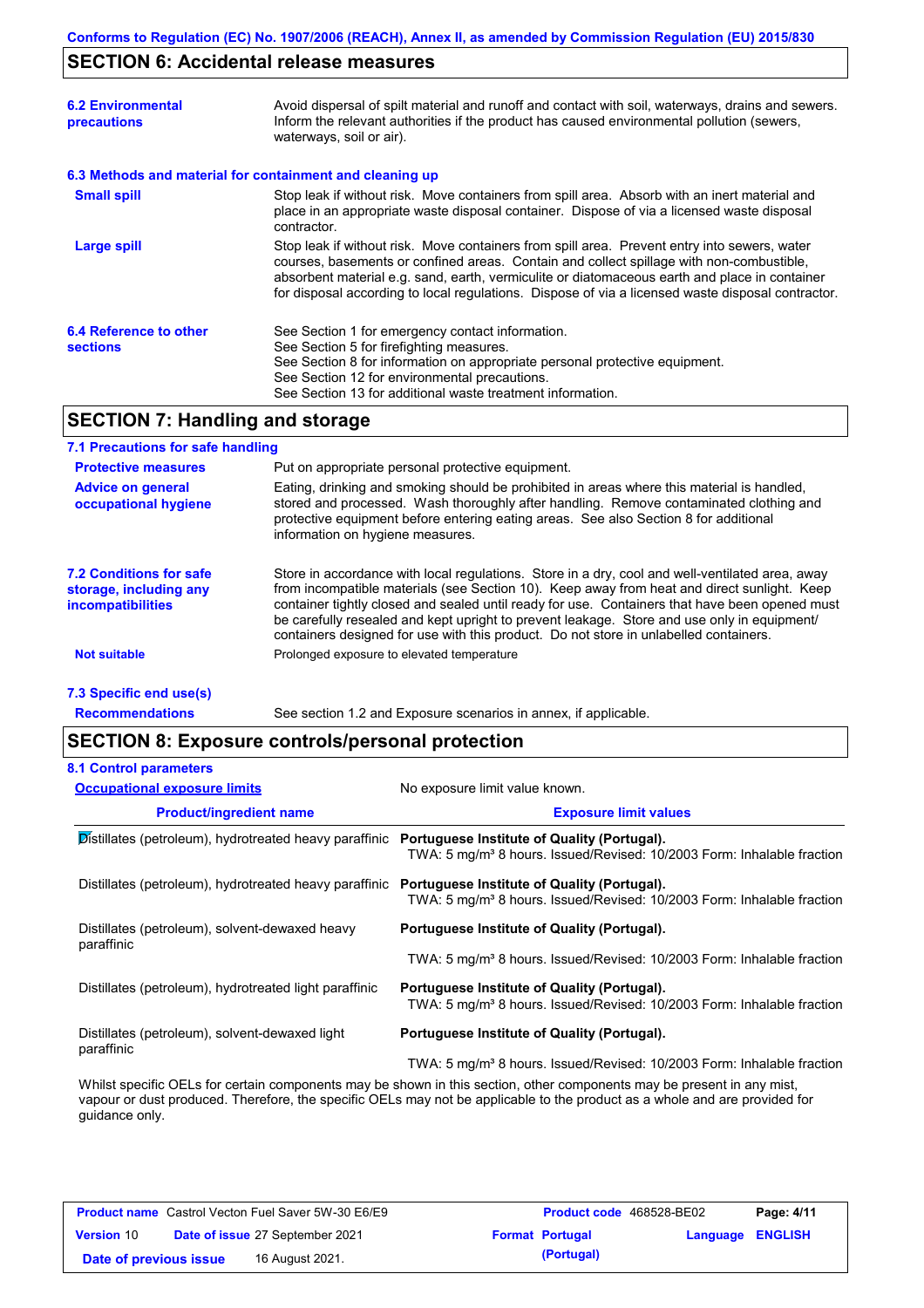# **SECTION 8: Exposure controls/personal protection**

| <b>Recommended monitoring</b><br>procedures                    | If this product contains ingredients with exposure limits, personal, workplace atmosphere or<br>biological monitoring may be required to determine the effectiveness of the ventilation or other<br>control measures and/or the necessity to use respiratory protective equipment. Reference<br>should be made to monitoring standards, such as the following: European Standard EN 689<br>(Workplace atmospheres - Guidance for the assessment of exposure by inhalation to chemical<br>agents for comparison with limit values and measurement strategy) European Standard EN<br>14042 (Workplace atmospheres - Guide for the application and use of procedures for the<br>assessment of exposure to chemical and biological agents) European Standard EN 482<br>(Workplace atmospheres - General requirements for the performance of procedures for the<br>measurement of chemical agents) Reference to national guidance documents for methods for<br>the determination of hazardous substances will also be required. |                          |                         |            |
|----------------------------------------------------------------|----------------------------------------------------------------------------------------------------------------------------------------------------------------------------------------------------------------------------------------------------------------------------------------------------------------------------------------------------------------------------------------------------------------------------------------------------------------------------------------------------------------------------------------------------------------------------------------------------------------------------------------------------------------------------------------------------------------------------------------------------------------------------------------------------------------------------------------------------------------------------------------------------------------------------------------------------------------------------------------------------------------------------|--------------------------|-------------------------|------------|
| <b>Derived No Effect Level</b><br>No DNELs/DMELs available.    |                                                                                                                                                                                                                                                                                                                                                                                                                                                                                                                                                                                                                                                                                                                                                                                                                                                                                                                                                                                                                            |                          |                         |            |
| <b>Predicted No Effect Concentration</b><br>No PNECs available |                                                                                                                                                                                                                                                                                                                                                                                                                                                                                                                                                                                                                                                                                                                                                                                                                                                                                                                                                                                                                            |                          |                         |            |
| <b>8.2 Exposure controls</b>                                   |                                                                                                                                                                                                                                                                                                                                                                                                                                                                                                                                                                                                                                                                                                                                                                                                                                                                                                                                                                                                                            |                          |                         |            |
| <b>Appropriate engineering</b><br>controls                     | Provide exhaust ventilation or other engineering controls to keep the relevant airborne<br>concentrations below their respective occupational exposure limits.<br>All activities involving chemicals should be assessed for their risks to health, to ensure<br>exposures are adequately controlled. Personal protective equipment should only be considered<br>after other forms of control measures (e.g. engineering controls) have been suitably evaluated.<br>Personal protective equipment should conform to appropriate standards, be suitable for use, be<br>kept in good condition and properly maintained.<br>Your supplier of personal protective equipment should be consulted for advice on selection and<br>appropriate standards. For further information contact your national organisation for standards.<br>The final choice of protective equipment will depend upon a risk assessment. It is important to<br>ensure that all items of personal protective equipment are compatible.                    |                          |                         |            |
| <b>Individual protection measures</b>                          |                                                                                                                                                                                                                                                                                                                                                                                                                                                                                                                                                                                                                                                                                                                                                                                                                                                                                                                                                                                                                            |                          |                         |            |
| <b>Hygiene measures</b>                                        | Wash hands, forearms and face thoroughly after handling chemical products, before eating,<br>smoking and using the lavatory and at the end of the working period. Ensure that eyewash<br>stations and safety showers are close to the workstation location.                                                                                                                                                                                                                                                                                                                                                                                                                                                                                                                                                                                                                                                                                                                                                                |                          |                         |            |
| <b>Respiratory protection</b>                                  | In case of insufficient ventilation, wear suitable respiratory equipment.<br>The correct choice of respiratory protection depends upon the chemicals being handled, the<br>conditions of work and use, and the condition of the respiratory equipment. Safety procedures<br>should be developed for each intended application. Respiratory protection equipment should<br>therefore be chosen in consultation with the supplier/manufacturer and with a full assessment<br>of the working conditions.                                                                                                                                                                                                                                                                                                                                                                                                                                                                                                                      |                          |                         |            |
| <b>Eye/face protection</b><br><b>Skin protection</b>           | Safety glasses with side shields.                                                                                                                                                                                                                                                                                                                                                                                                                                                                                                                                                                                                                                                                                                                                                                                                                                                                                                                                                                                          |                          |                         |            |
| <b>Hand protection</b>                                         | <b>General Information:</b>                                                                                                                                                                                                                                                                                                                                                                                                                                                                                                                                                                                                                                                                                                                                                                                                                                                                                                                                                                                                |                          |                         |            |
|                                                                | Because specific work environments and material handling practices vary, safety procedures<br>should be developed for each intended application. The correct choice of protective gloves<br>depends upon the chemicals being handled, and the conditions of work and use. Most gloves<br>provide protection for only a limited time before they must be discarded and replaced (even the<br>best chemically resistant gloves will break down after repeated chemical exposures).                                                                                                                                                                                                                                                                                                                                                                                                                                                                                                                                           |                          |                         |            |
|                                                                | Gloves should be chosen in consultation with the supplier / manufacturer and taking account of<br>a full assessment of the working conditions.                                                                                                                                                                                                                                                                                                                                                                                                                                                                                                                                                                                                                                                                                                                                                                                                                                                                             |                          |                         |            |
|                                                                | Recommended: Nitrile gloves.<br><b>Breakthrough time:</b>                                                                                                                                                                                                                                                                                                                                                                                                                                                                                                                                                                                                                                                                                                                                                                                                                                                                                                                                                                  |                          |                         |            |
|                                                                | Breakthrough time data are generated by glove manufacturers under laboratory test conditions<br>and represent how long a glove can be expected to provide effective permeation resistance. It<br>is important when following breakthrough time recommendations that actual workplace<br>conditions are taken into account. Always consult with your glove supplier for up-to-date<br>technical information on breakthrough times for the recommended glove type.<br>Our recommendations on the selection of gloves are as follows:                                                                                                                                                                                                                                                                                                                                                                                                                                                                                         |                          |                         |            |
|                                                                | Continuous contact:                                                                                                                                                                                                                                                                                                                                                                                                                                                                                                                                                                                                                                                                                                                                                                                                                                                                                                                                                                                                        |                          |                         |            |
|                                                                | Gloves with a minimum breakthrough time of 240 minutes, or >480 minutes if suitable gloves<br>can be obtained.<br>If suitable gloves are not available to offer that level of protection, gloves with shorter<br>breakthrough times may be acceptable as long as appropriate glove maintenance and                                                                                                                                                                                                                                                                                                                                                                                                                                                                                                                                                                                                                                                                                                                         |                          |                         |            |
| <b>Product name</b> Castrol Vecton Fuel Saver 5W-30 E6/E9      |                                                                                                                                                                                                                                                                                                                                                                                                                                                                                                                                                                                                                                                                                                                                                                                                                                                                                                                                                                                                                            | Product code 468528-BE02 |                         | Page: 5/11 |
| <b>Version 10</b>                                              | Date of issue 27 September 2021                                                                                                                                                                                                                                                                                                                                                                                                                                                                                                                                                                                                                                                                                                                                                                                                                                                                                                                                                                                            | <b>Format Portugal</b>   | <b>Language ENGLISH</b> |            |
| Date of previous issue                                         | 16 August 2021.                                                                                                                                                                                                                                                                                                                                                                                                                                                                                                                                                                                                                                                                                                                                                                                                                                                                                                                                                                                                            | (Portugal)               |                         |            |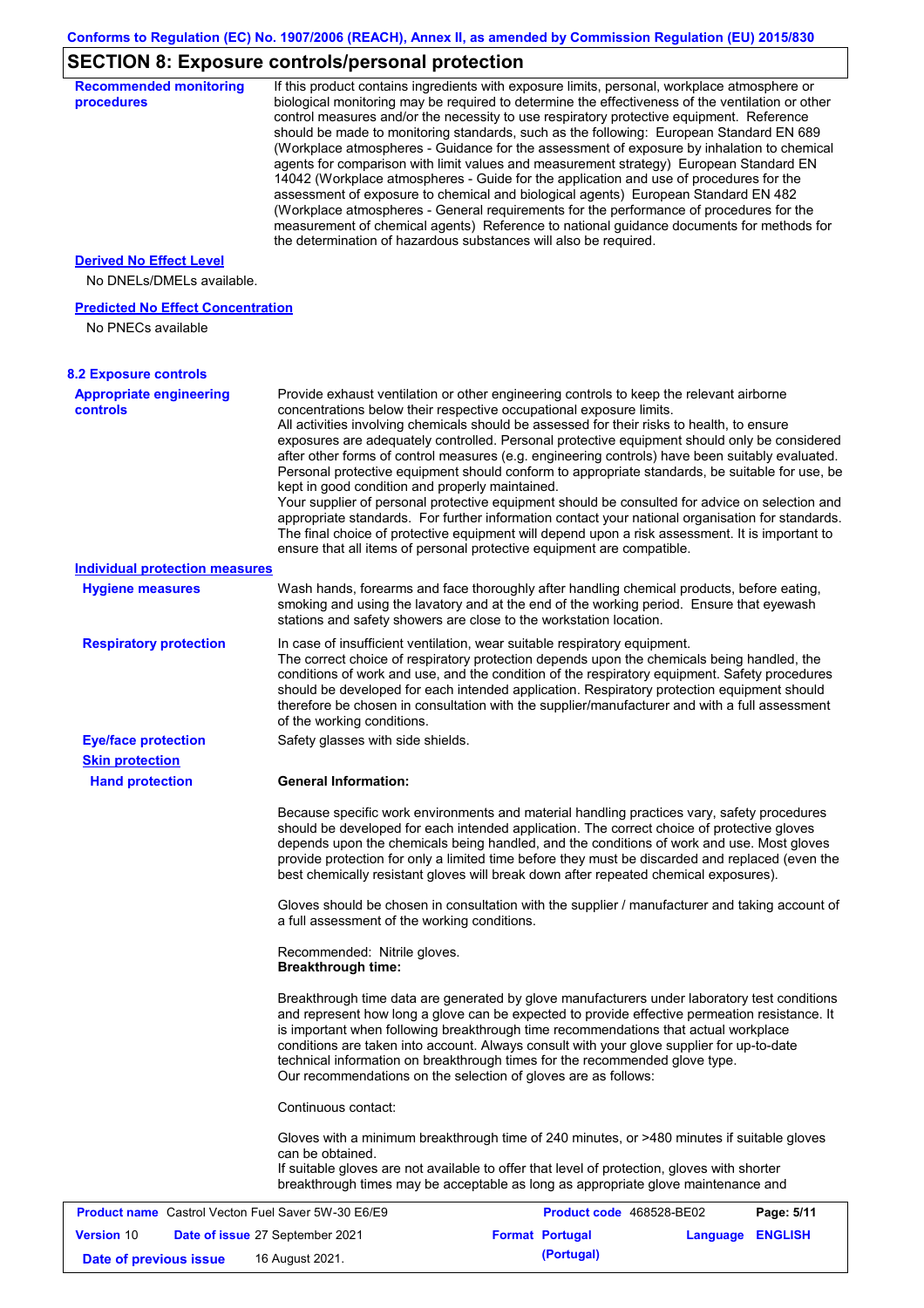# **SECTION 8: Exposure controls/personal protection**

replacement regimes are determined and adhered to.

Short-term / splash protection:

|                                           | Recommended breakthrough times as above.<br>It is recognised that for short-term, transient exposures, gloves with shorter breakthrough times<br>may commonly be used. Therefore, appropriate maintenance and replacement regimes must<br>be determined and rigorously followed.                                                                                                                                                                                                                                                                                                                                                                                                      |
|-------------------------------------------|---------------------------------------------------------------------------------------------------------------------------------------------------------------------------------------------------------------------------------------------------------------------------------------------------------------------------------------------------------------------------------------------------------------------------------------------------------------------------------------------------------------------------------------------------------------------------------------------------------------------------------------------------------------------------------------|
|                                           | <b>Glove Thickness:</b>                                                                                                                                                                                                                                                                                                                                                                                                                                                                                                                                                                                                                                                               |
|                                           | For general applications, we recommend gloves with a thickness typically greater than 0.35 mm.                                                                                                                                                                                                                                                                                                                                                                                                                                                                                                                                                                                        |
|                                           | It should be emphasised that glove thickness is not necessarily a good predictor of glove<br>resistance to a specific chemical, as the permeation efficiency of the glove will be dependent<br>on the exact composition of the glove material. Therefore, glove selection should also be based<br>on consideration of the task requirements and knowledge of breakthrough times.<br>Glove thickness may also vary depending on the glove manufacturer, the glove type and the<br>glove model. Therefore, the manufacturers' technical data should always be taken into account<br>to ensure selection of the most appropriate glove for the task.                                     |
|                                           | Note: Depending on the activity being conducted, gloves of varying thickness may be required<br>for specific tasks. For example:                                                                                                                                                                                                                                                                                                                                                                                                                                                                                                                                                      |
|                                           | • Thinner gloves (down to 0.1 mm or less) may be required where a high degree of manual<br>dexterity is needed. However, these gloves are only likely to give short duration protection and<br>would normally be just for single use applications, then disposed of.                                                                                                                                                                                                                                                                                                                                                                                                                  |
|                                           | • Thicker gloves (up to 3 mm or more) may be required where there is a mechanical (as well<br>as a chemical) risk i.e. where there is abrasion or puncture potential.                                                                                                                                                                                                                                                                                                                                                                                                                                                                                                                 |
| <b>Skin and body</b>                      | Use of protective clothing is good industrial practice.<br>Personal protective equipment for the body should be selected based on the task being<br>performed and the risks involved and should be approved by a specialist before handling this<br>product.<br>Cotton or polyester/cotton overalls will only provide protection against light superficial<br>contamination that will not soak through to the skin. Overalls should be laundered on a regular<br>basis. When the risk of skin exposure is high (e.g. when cleaning up spillages or if there is a<br>risk of splashing) then chemical resistant aprons and/or impervious chemical suits and boots<br>will be required. |
| <b>Refer to standards:</b>                | Respiratory protection: EN 529<br>Gloves: EN 420, EN 374<br>Eye protection: EN 166<br>Filtering half-mask: EN 149<br>Filtering half-mask with valve: EN 405<br>Half-mask: EN 140 plus filter<br>Full-face mask: EN 136 plus filter<br>Particulate filters: EN 143<br>Gas/combined filters: EN 14387                                                                                                                                                                                                                                                                                                                                                                                   |
| <b>Environmental exposure</b><br>controls | Emissions from ventilation or work process equipment should be checked to ensure they<br>comply with the requirements of environmental protection legislation. In some cases, fume<br>scrubbers, filters or engineering modifications to the process equipment will be necessary to<br>reduce emissions to acceptable levels.                                                                                                                                                                                                                                                                                                                                                         |
|                                           | <b>SECTION 9: Physical and chemical properties</b>                                                                                                                                                                                                                                                                                                                                                                                                                                                                                                                                                                                                                                    |

| <b>Appearance</b>                                         |                  |                          |          |                |
|-----------------------------------------------------------|------------------|--------------------------|----------|----------------|
| <b>Physical state</b>                                     | Liquid.          |                          |          |                |
| <b>Colour</b>                                             | Amber. [Light]   |                          |          |                |
| <b>Odour</b>                                              | Not available.   |                          |          |                |
| <b>Odour threshold</b>                                    | Not available.   |                          |          |                |
| pH                                                        | Not applicable.  |                          |          |                |
| <b>Melting point/freezing point</b>                       | Not available.   |                          |          |                |
| Initial boiling point and boiling<br>range                | Not available.   |                          |          |                |
| <b>Pour point</b>                                         | -48 $^{\circ}$ C |                          |          |                |
| <b>Product name</b> Castrol Vecton Fuel Saver 5W-30 E6/E9 |                  | Product code 468528-BE02 |          | Page: 6/11     |
| <b>Version 10</b><br>Date of issue 27 September 2021      |                  | <b>Format Portugal</b>   | Language | <b>ENGLISH</b> |
| Date of previous issue<br>16 August 2021.                 |                  | (Portugal)               |          |                |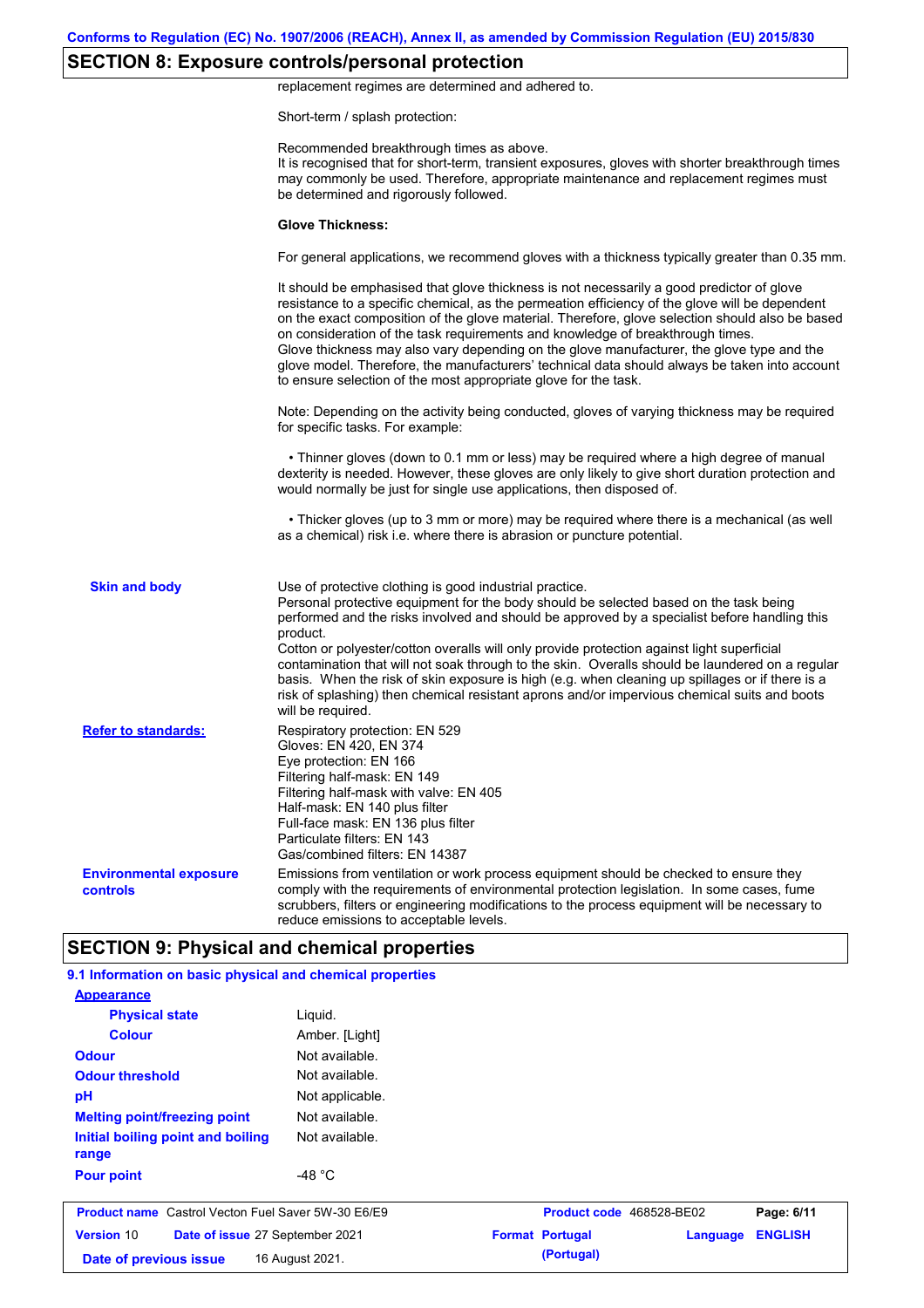# **SECTION 9: Physical and chemical properties**

| <b>Flash point</b>                                     | Closed cup: 199°C (390.2°F) [Pensky-Martens.]<br>Open cup: 228°C (442.4°F) [Cleveland.]                                                                     |
|--------------------------------------------------------|-------------------------------------------------------------------------------------------------------------------------------------------------------------|
| <b>Evaporation rate</b>                                | Not available.                                                                                                                                              |
| <b>Flammability (solid, gas)</b>                       | Not available.                                                                                                                                              |
| <b>Upper/lower flammability or</b><br>explosive limits | Not available.                                                                                                                                              |
| <b>Vapour pressure</b>                                 | Not available.                                                                                                                                              |
| <b>Vapour density</b>                                  | Not available.                                                                                                                                              |
| <b>Relative density</b>                                | Not available.                                                                                                                                              |
| <b>Density</b>                                         | <1000 kg/m <sup>3</sup> (<1 g/cm <sup>3</sup> ) at 15 <sup>°</sup> C                                                                                        |
| Solubility(ies)                                        | insoluble in water.                                                                                                                                         |
| <b>Partition coefficient: n-octanol/</b><br>water      | Not available.                                                                                                                                              |
| <b>Auto-ignition temperature</b>                       | Not available.                                                                                                                                              |
| <b>Decomposition temperature</b>                       | Not available.                                                                                                                                              |
| <b>Viscosity</b>                                       | Kinematic: 69.47 mm <sup>2</sup> /s (69.47 cSt) at 40 $^{\circ}$ C<br>Kinematic: 11.5 to 12.29 mm <sup>2</sup> /s (11.5 to 12.29 cSt) at 100 <sup>°</sup> C |
| <b>Explosive properties</b>                            | Not available.                                                                                                                                              |
| <b>Oxidising properties</b>                            | Not available.                                                                                                                                              |

#### **9.2 Other information**

No additional information.

| <b>SECTION 10: Stability and reactivity</b>     |                                                                                                                                                                         |  |  |
|-------------------------------------------------|-------------------------------------------------------------------------------------------------------------------------------------------------------------------------|--|--|
| <b>10.1 Reactivity</b>                          | No specific test data available for this product. Refer to Conditions to avoid and Incompatible<br>materials for additional information.                                |  |  |
| <b>10.2 Chemical stability</b>                  | The product is stable.                                                                                                                                                  |  |  |
| 10.3 Possibility of<br>hazardous reactions      | Under normal conditions of storage and use, hazardous reactions will not occur.<br>Under normal conditions of storage and use, hazardous polymerisation will not occur. |  |  |
| <b>10.4 Conditions to avoid</b>                 | Avoid all possible sources of ignition (spark or flame).                                                                                                                |  |  |
| 10.5 Incompatible materials                     | Reactive or incompatible with the following materials: oxidising materials.                                                                                             |  |  |
| <b>10.6 Hazardous</b><br>decomposition products | Under normal conditions of storage and use, hazardous decomposition products should not be<br>produced.                                                                 |  |  |

# **SECTION 11: Toxicological information**

| 11.1 Information on toxicological effects                 |                                                                                     |                                                                                        |                          |          |                |
|-----------------------------------------------------------|-------------------------------------------------------------------------------------|----------------------------------------------------------------------------------------|--------------------------|----------|----------------|
| <b>Acute toxicity estimates</b>                           |                                                                                     |                                                                                        |                          |          |                |
| Not available.                                            |                                                                                     |                                                                                        |                          |          |                |
| <b>Information on likely</b><br>routes of exposure        | Routes of entry anticipated: Dermal, Inhalation.                                    |                                                                                        |                          |          |                |
| <b>Potential acute health effects</b>                     |                                                                                     |                                                                                        |                          |          |                |
| <b>Inhalation</b>                                         | pressure.                                                                           | Vapour inhalation under ambient conditions is not normally a problem due to low vapour |                          |          |                |
| <b>Ingestion</b>                                          |                                                                                     | No known significant effects or critical hazards.                                      |                          |          |                |
| <b>Skin contact</b>                                       |                                                                                     | Defatting to the skin. May cause skin dryness and irritation.                          |                          |          |                |
| <b>Eye contact</b>                                        | No known significant effects or critical hazards.                                   |                                                                                        |                          |          |                |
|                                                           | <b>Symptoms related to the physical, chemical and toxicological characteristics</b> |                                                                                        |                          |          |                |
| <b>Inhalation</b>                                         | No specific data.                                                                   |                                                                                        |                          |          |                |
| <b>Ingestion</b>                                          | No specific data.                                                                   |                                                                                        |                          |          |                |
| <b>Skin contact</b>                                       | Adverse symptoms may include the following:<br>irritation<br>dryness<br>cracking    |                                                                                        |                          |          |                |
| <b>Product name</b> Castrol Vecton Fuel Saver 5W-30 E6/E9 |                                                                                     |                                                                                        | Product code 468528-BE02 |          | Page: 7/11     |
| <b>Version 10</b>                                         | Date of issue 27 September 2021                                                     |                                                                                        | <b>Format Portugal</b>   | Language | <b>ENGLISH</b> |
| Date of previous issue                                    | 16 August 2021.                                                                     |                                                                                        | (Portugal)               |          |                |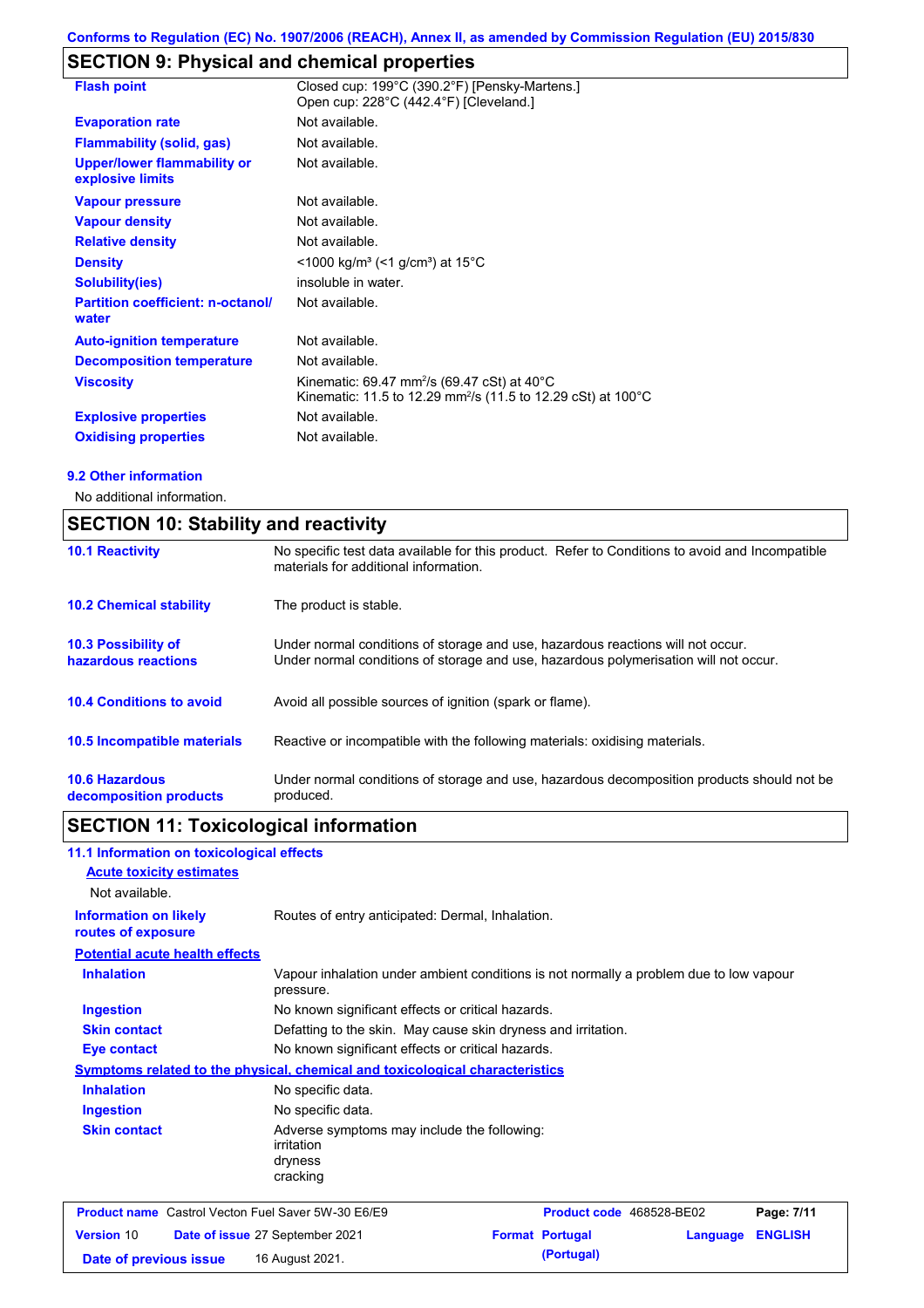# **SECTION 11: Toxicological information**

| Eye contact                             | No specific data.                                                                                                                                                                                                                                                                                                                                                                                        |
|-----------------------------------------|----------------------------------------------------------------------------------------------------------------------------------------------------------------------------------------------------------------------------------------------------------------------------------------------------------------------------------------------------------------------------------------------------------|
|                                         | Delayed and immediate effects as well as chronic effects from short and long-term exposure                                                                                                                                                                                                                                                                                                               |
| <b>Inhalation</b>                       | Overexposure to the inhalation of airborne droplets or aerosols may cause irritation of the<br>respiratory tract.                                                                                                                                                                                                                                                                                        |
| <b>Ingestion</b>                        | Ingestion of large quantities may cause nausea and diarrhoea.                                                                                                                                                                                                                                                                                                                                            |
| <b>Skin contact</b>                     | Prolonged or repeated contact can defat the skin and lead to irritation and/or dermatitis.                                                                                                                                                                                                                                                                                                               |
| Eye contact                             | Potential risk of transient stinging or redness if accidental eye contact occurs.                                                                                                                                                                                                                                                                                                                        |
| <b>Potential chronic health effects</b> |                                                                                                                                                                                                                                                                                                                                                                                                          |
| <b>General</b>                          | USED ENGINE OILS<br>Combustion products resulting from the operation of internal combustion engines contaminate<br>engine oils during use. Used engine oil may contain hazardous components which have the<br>potential to cause skin cancer. Frequent or prolonged contact with all types and makes of used<br>engine oil must therefore be avoided and a high standard of personal hygiene maintained. |
| <b>Carcinogenicity</b>                  | No known significant effects or critical hazards.                                                                                                                                                                                                                                                                                                                                                        |
| <b>Mutagenicity</b>                     | No known significant effects or critical hazards.                                                                                                                                                                                                                                                                                                                                                        |
| <b>Developmental effects</b>            | No known significant effects or critical hazards.                                                                                                                                                                                                                                                                                                                                                        |
| <b>Fertility effects</b>                | No known significant effects or critical hazards.                                                                                                                                                                                                                                                                                                                                                        |

## **SECTION 12: Ecological information**

#### **12.1 Toxicity**

#### **12.2 Persistence and degradability**

Partially biodegradable.

#### **12.3 Bioaccumulative potential**

This product is not expected to bioaccumulate through food chains in the environment.

| <b>12.4 Mobility in soil</b>                                  |                                                                      |
|---------------------------------------------------------------|----------------------------------------------------------------------|
| <b>Soil/water partition</b><br>coefficient (K <sub>oc</sub> ) | Not available.                                                       |
| <b>Mobility</b>                                               | Spillages may penetrate the soil causing ground water contamination. |

#### **12.5 Results of PBT and vPvB assessment**

Product does not meet the criteria for PBT or vPvB according to Regulation (EC) No. 1907/2006, Annex XIII.

#### **12.6 Other adverse effects**

**Other ecological information**

**Methods of disposal**

Spills may form a film on water surfaces causing physical damage to organisms. Oxygen transfer could also be impaired.

#### **SECTION 13: Disposal considerations**

#### **13.1 Waste treatment methods**

#### **Product**

**Hazardous waste** Yes. Where possible, arrange for product to be recycled. Dispose of via an authorised person/ licensed waste disposal contractor in accordance with local regulations.

#### **European waste catalogue (EWC)**

| Waste code | <b>Waste designation</b>                |
|------------|-----------------------------------------|
| 13 02 08*  | other engine, gear and lubricating oils |

However, deviation from the intended use and/or the presence of any potential contaminants may require an alternative waste disposal code to be assigned by the end user.

#### **Packaging**

| <b>Methods of disposal</b> | Where possible, arrange for product to be recycled. Dispose of via an authorised person/<br>licensed waste disposal contractor in accordance with local regulations.                                                                    |
|----------------------------|-----------------------------------------------------------------------------------------------------------------------------------------------------------------------------------------------------------------------------------------|
| <b>Special precautions</b> | This material and its container must be disposed of in a safe way. Empty containers or liners<br>may retain some product residues. Avoid dispersal of spilt material and runoff and contact with<br>soil, waterways, drains and sewers. |

| <b>Product name</b> Castrol Vecton Fuel Saver 5W-30 E6/E9 |  |                                 | Product code 468528-BE02 | Page: 8/11             |                         |  |
|-----------------------------------------------------------|--|---------------------------------|--------------------------|------------------------|-------------------------|--|
| <b>Version 10</b>                                         |  | Date of issue 27 September 2021 |                          | <b>Format Portugal</b> | <b>Language ENGLISH</b> |  |
| Date of previous issue                                    |  | 16 August 2021.                 |                          | (Portugal)             |                         |  |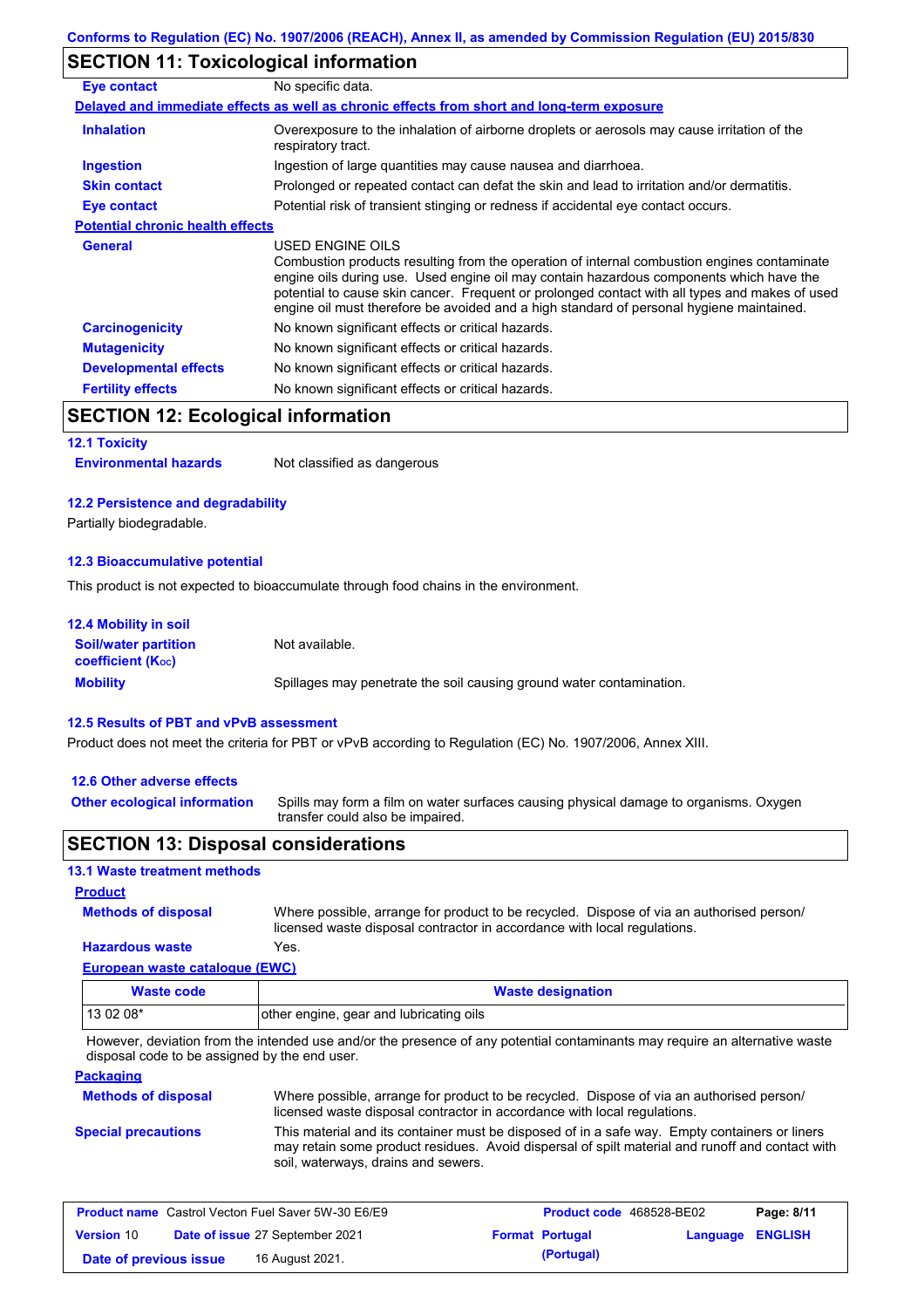# **SECTION 13: Disposal considerations**

**References** Commission 2014/955/EU Directive 2008/98/EC

## **SECTION 14: Transport information**

|                                           | <b>ADR/RID</b> | <b>ADN</b>     | <b>IMDG</b>    | <b>IATA</b>    |
|-------------------------------------------|----------------|----------------|----------------|----------------|
| 14.1 UN number                            | Not regulated. | Not regulated. | Not regulated. | Not regulated. |
| 14.2 UN proper<br>shipping name           |                |                |                |                |
| <b>14.3 Transport</b><br>hazard class(es) |                |                | $\overline{a}$ |                |
| 14.4 Packing<br>group                     |                |                | -              |                |
| 14.5<br><b>Environmental</b><br>hazards   | No.            | No.            | No.            | No.            |
| <b>Additional</b><br>information          |                |                |                |                |

**14.6 Special precautions for user** Not available.

| <b>14.7 Transport in bulk</b> | Not available. |
|-------------------------------|----------------|
| according to IMO              |                |
| instruments                   |                |

## **SECTION 15: Regulatory information**

#### **15.1 Safety, health and environmental regulations/legislation specific for the substance or mixture**

#### **EU Regulation (EC) No. 1907/2006 (REACH)**

**Annex XIV - List of substances subject to authorisation Substances of very high concern** None of the components are listed. None of the components are listed. **Annex XIV**

#### **EU Regulation (EC) No. 1907/2006 (REACH)**

| <b>Annex XVII - Restrictions</b><br>on the manufacture.<br>placing on the market<br>and use of certain<br>dangerous substances,<br>mixtures and articles | Not applicable.                                                                                                                |
|----------------------------------------------------------------------------------------------------------------------------------------------------------|--------------------------------------------------------------------------------------------------------------------------------|
| <b>Other regulations</b>                                                                                                                                 |                                                                                                                                |
| <b>REACH Status</b>                                                                                                                                      | The company, as identified in Section 1, sells this product in the EU in compliance with the<br>current requirements of REACH. |
| <b>United States inventory</b><br>(TSCA 8b)                                                                                                              | All components are active or exempted.                                                                                         |
| <b>Australia inventory (AICS)</b>                                                                                                                        | All components are listed or exempted.                                                                                         |
| <b>Canada inventory</b>                                                                                                                                  | All components are listed or exempted.                                                                                         |
| <b>China inventory (IECSC)</b>                                                                                                                           | At least one component is not listed.                                                                                          |
| <b>Japan inventory (ENCS)</b>                                                                                                                            | All components are listed or exempted.                                                                                         |
| <b>Korea inventory (KECI)</b>                                                                                                                            | All components are listed or exempted.                                                                                         |
| <b>Philippines inventory</b><br>(PICCS)                                                                                                                  | All components are listed or exempted.                                                                                         |
| <b>Taiwan Chemical</b><br><b>Substances Inventory</b><br>(TCSI)                                                                                          | All components are listed or exempted.                                                                                         |

| <b>Product name</b> Castrol Vecton Fuel Saver 5W-30 E6/E9 |  |                                 | <b>Product code</b> 468528-BE02 |                        | Page: 9/11              |  |
|-----------------------------------------------------------|--|---------------------------------|---------------------------------|------------------------|-------------------------|--|
| <b>Version 10</b>                                         |  | Date of issue 27 September 2021 |                                 | <b>Format Portugal</b> | <b>Language ENGLISH</b> |  |
| Date of previous issue                                    |  | 16 August 2021.                 |                                 | (Portugal)             |                         |  |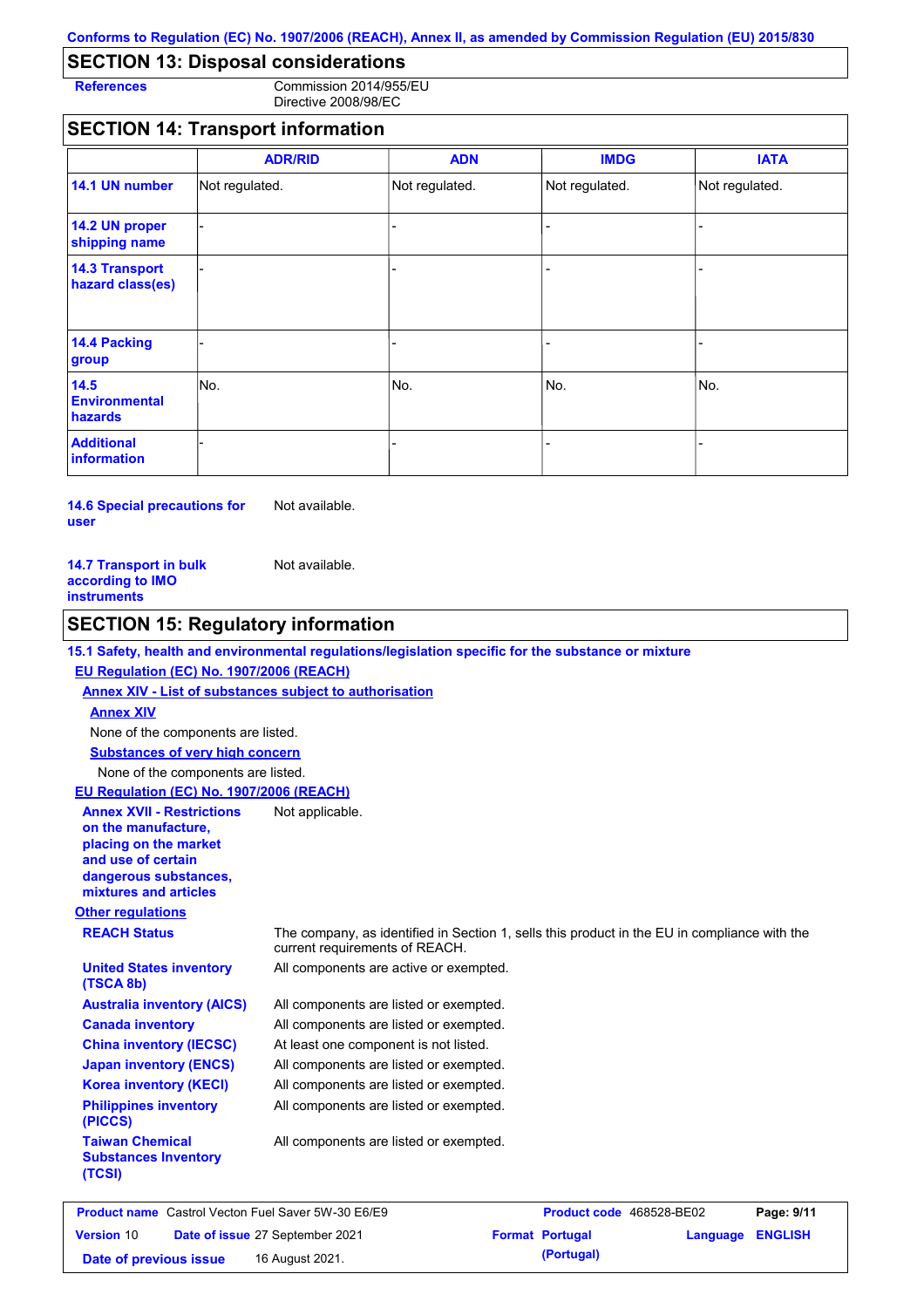# **SECTION 15: Regulatory information**

**Ozone depleting substances (1005/2009/EU)** Not listed.

#### **Prior Informed Consent (PIC) (649/2012/EU)**

Not listed.

#### **EU - Water framework directive - Priority substances**

None of the components are listed.

#### **Seveso Directive**

This product is not controlled under the Seveso Directive.

| <b>15.2 Chemical safety</b> | A Chemical Safety Assessment has been carried out for one or more of the substances within  |
|-----------------------------|---------------------------------------------------------------------------------------------|
| assessment                  | this mixture. A Chemical Safety Assessment has not been carried out for the mixture itself. |

# **SECTION 16: Other information**

| <b>Abbreviations and acronyms</b> | ADN = European Provisions concerning the International Carriage of Dangerous Goods by<br>Inland Waterway        |
|-----------------------------------|-----------------------------------------------------------------------------------------------------------------|
|                                   | ADR = The European Agreement concerning the International Carriage of Dangerous Goods by                        |
|                                   | Road                                                                                                            |
|                                   | ATE = Acute Toxicity Estimate                                                                                   |
|                                   | BCF = Bioconcentration Factor                                                                                   |
|                                   | CAS = Chemical Abstracts Service                                                                                |
|                                   | CLP = Classification, Labelling and Packaging Regulation [Regulation (EC) No. 1272/2008]                        |
|                                   | CSA = Chemical Safety Assessment                                                                                |
|                                   | CSR = Chemical Safety Report                                                                                    |
|                                   | <b>DMEL = Derived Minimal Effect Level</b>                                                                      |
|                                   | DNEL = Derived No Effect Level                                                                                  |
|                                   | EINECS = European Inventory of Existing Commercial chemical Substances                                          |
|                                   | ES = Exposure Scenario                                                                                          |
|                                   | EUH statement = CLP-specific Hazard statement                                                                   |
|                                   | EWC = European Waste Catalogue<br>GHS = Globally Harmonized System of Classification and Labelling of Chemicals |
|                                   | IATA = International Air Transport Association                                                                  |
|                                   | IBC = Intermediate Bulk Container                                                                               |
|                                   | <b>IMDG = International Maritime Dangerous Goods</b>                                                            |
|                                   | LogPow = logarithm of the octanol/water partition coefficient                                                   |
|                                   | MARPOL = International Convention for the Prevention of Pollution From Ships, 1973 as                           |
|                                   | modified by the Protocol of 1978. ("Marpol" = marine pollution)                                                 |
|                                   | OECD = Organisation for Economic Co-operation and Development                                                   |
|                                   | PBT = Persistent, Bioaccumulative and Toxic                                                                     |
|                                   | <b>PNEC = Predicted No Effect Concentration</b>                                                                 |
|                                   | REACH = Registration, Evaluation, Authorisation and Restriction of Chemicals Regulation                         |
|                                   | [Regulation (EC) No. 1907/2006]                                                                                 |
|                                   | RID = The Regulations concerning the International Carriage of Dangerous Goods by Rail                          |
|                                   | <b>RRN = REACH Registration Number</b>                                                                          |
|                                   | SADT = Self-Accelerating Decomposition Temperature                                                              |
|                                   | SVHC = Substances of Very High Concern<br>STOT-RE = Specific Target Organ Toxicity - Repeated Exposure          |
|                                   | STOT-SE = Specific Target Organ Toxicity - Single Exposure                                                      |
|                                   | TWA = Time weighted average                                                                                     |
|                                   | $UN = United Nations$                                                                                           |
|                                   | $UVCB = Complex\;hydrocarbon\; substance$                                                                       |
|                                   | VOC = Volatile Organic Compound                                                                                 |
|                                   | vPvB = Very Persistent and Very Bioaccumulative                                                                 |
|                                   | Varies = may contain one or more of the following 64741-88-4 / RRN 01-2119488706-23,                            |
|                                   | 64741-89-5 / RRN 01-2119487067-30, 64741-95-3 / RRN 01-2119487081-40, 64741-96-4/ RRN                           |
|                                   | 01-2119483621-38, 64742-01-4 / RRN 01-2119488707-21, 64742-44-5 / RRN                                           |
|                                   | 01-2119985177-24, 64742-45-6, 64742-52-5 / RRN 01-2119467170-45, 64742-53-6 / RRN                               |
|                                   | 01-2119480375-34, 64742-54-7 / RRN 01-2119484627-25, 64742-55-8 / RRN                                           |
|                                   | 01-2119487077-29, 64742-56-9 / RRN 01-2119480132-48, 64742-57-0 / RRN                                           |
|                                   | 01-2119489287-22, 64742-58-1, 64742-62-7 / RRN 01-2119480472-38, 64742-63-8,                                    |
|                                   | 64742-65-0 / RRN 01-2119471299-27, 64742-70-7 / RRN 01-2119487080-42, 72623-85-9 /                              |
|                                   | RRN 01-2119555262-43, 72623-86-0 / RRN 01-2119474878-16, 72623-87-1 / RRN<br>01-2119474889-13                   |
|                                   |                                                                                                                 |

**Procedure used to derive the classification according to Regulation (EC) No. 1272/2008 [CLP/GHS]**

| <b>Product name</b> Castrol Vecton Fuel Saver 5W-30 E6/E9 |  |                                        | <b>Product code</b> 468528-BE02 | Page: 10/11            |                         |  |
|-----------------------------------------------------------|--|----------------------------------------|---------------------------------|------------------------|-------------------------|--|
| <b>Version 10</b>                                         |  | <b>Date of issue 27 September 2021</b> |                                 | <b>Format Portugal</b> | <b>Language ENGLISH</b> |  |
| Date of previous issue                                    |  | 16 August 2021.                        |                                 | (Portugal)             |                         |  |